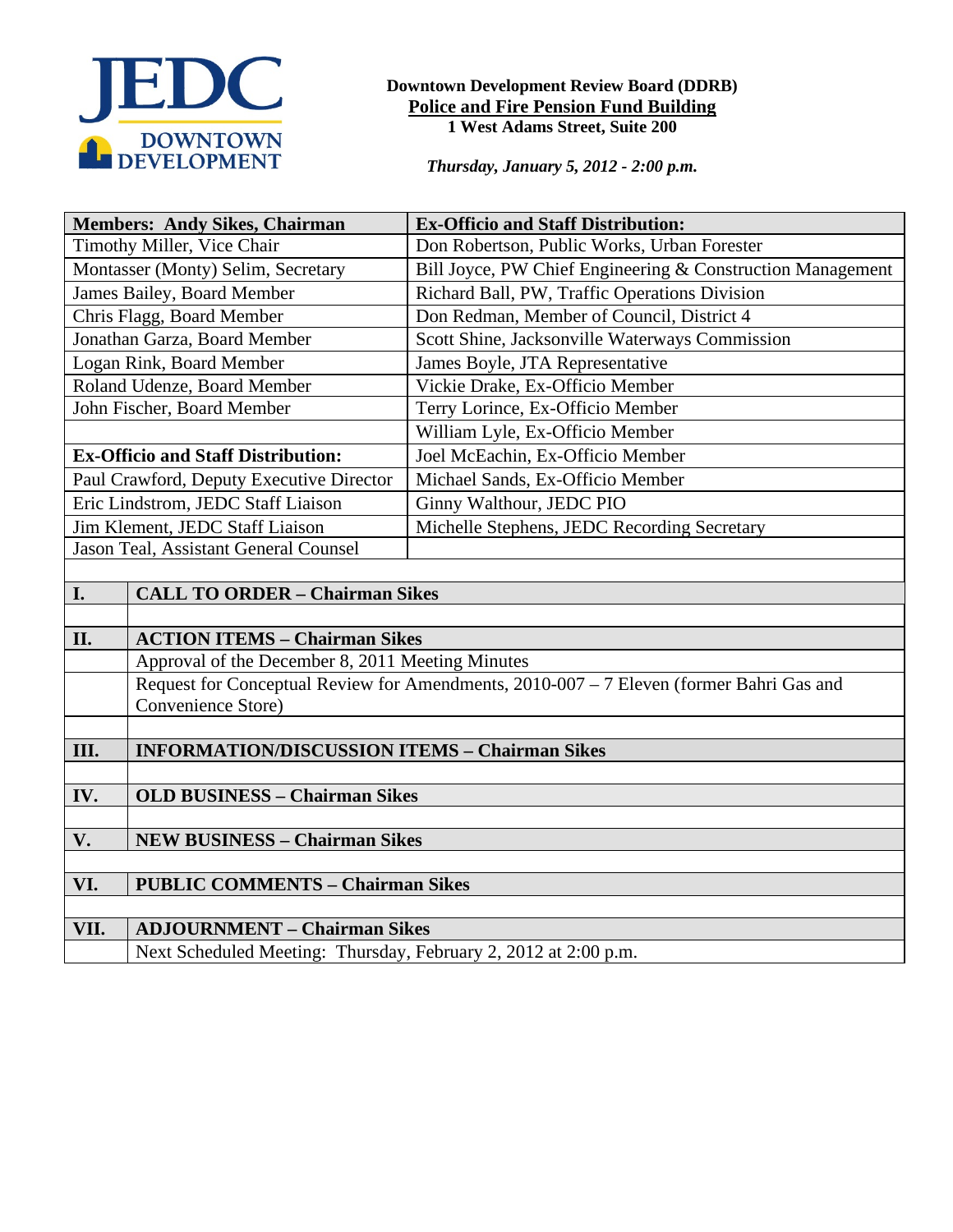

*Thursday, January 5, 2012 – 2:00 p.m.*

# **MEETING MINUTES**

**Board Members Present:** Chairman A. Sikes, J. Bailey, C. Flagg, T. Miller, R. Udenze, and J. Fischer

**Board Members Not Present:** J. Garza, L. Rink, and M. Selim

**JEDC Staff Present:** Paul Crawford, Acting Executive Director; Eric Lindstrom, JEDC Staff; Jim Klement, Staff Liaison; and Michelle Stephens, Recording Secretary

**Representing Office of General Counsel:** Jason Teal

### **I. CALL TO ORDER**

Chairman Sikes called the meeting to order at 2:13 p.m.

### **II. ACTION ITEMS**

#### APPROVAL OF THE DECEMBER 8, 2011 DDRB MEETING MINUTES

The following revision was noted and made to the December 8, 2011 DDRB meeting minutes.

**A MOTION WAS MADE BY BOARD MEMBER FLAGG AND SECONDED BY BOARD MEMBER FISCHER FLAGG GRANTING FINAL APPROVAL FOR DDRB 2011-013, JRTC GREYHOUND TERMINAL WITH THE CONDITION THAT THE APPLICANT PRESENT AND RECEIVE FINAL APPROVAL FOR A MASTER SIGN AND GRAPHIC PACKAGE PRIOR TO ISSUANCE OF SIGN PERMITS. THE MOTION PASSED UNANIMOUSLY 7-0.** 

# **THE DECEMBER 8, 2011 DDRB MEETING MINUTES WERE APPROVED, AS AMDENDED, UNANIMOUSLY 6-0.**

# REQUEST FOR CONCEPTUAL REVIEW FOR AMENDMENTS – DDRB 2010-007, 7- ELEVEN (FORMER BAHRI GAS AND CONVENIENCE STORE)

Mr. Klement reviewed the project report for DDRB 2010-007 dated December 8, 2011. He introduced Mr. Peter Zent, Project Manager with Multi-Site Group, and Mr. David Tillis with Stantec, who provided an overview of the proposed 7-Eleven store to be located at 9 East Union Street.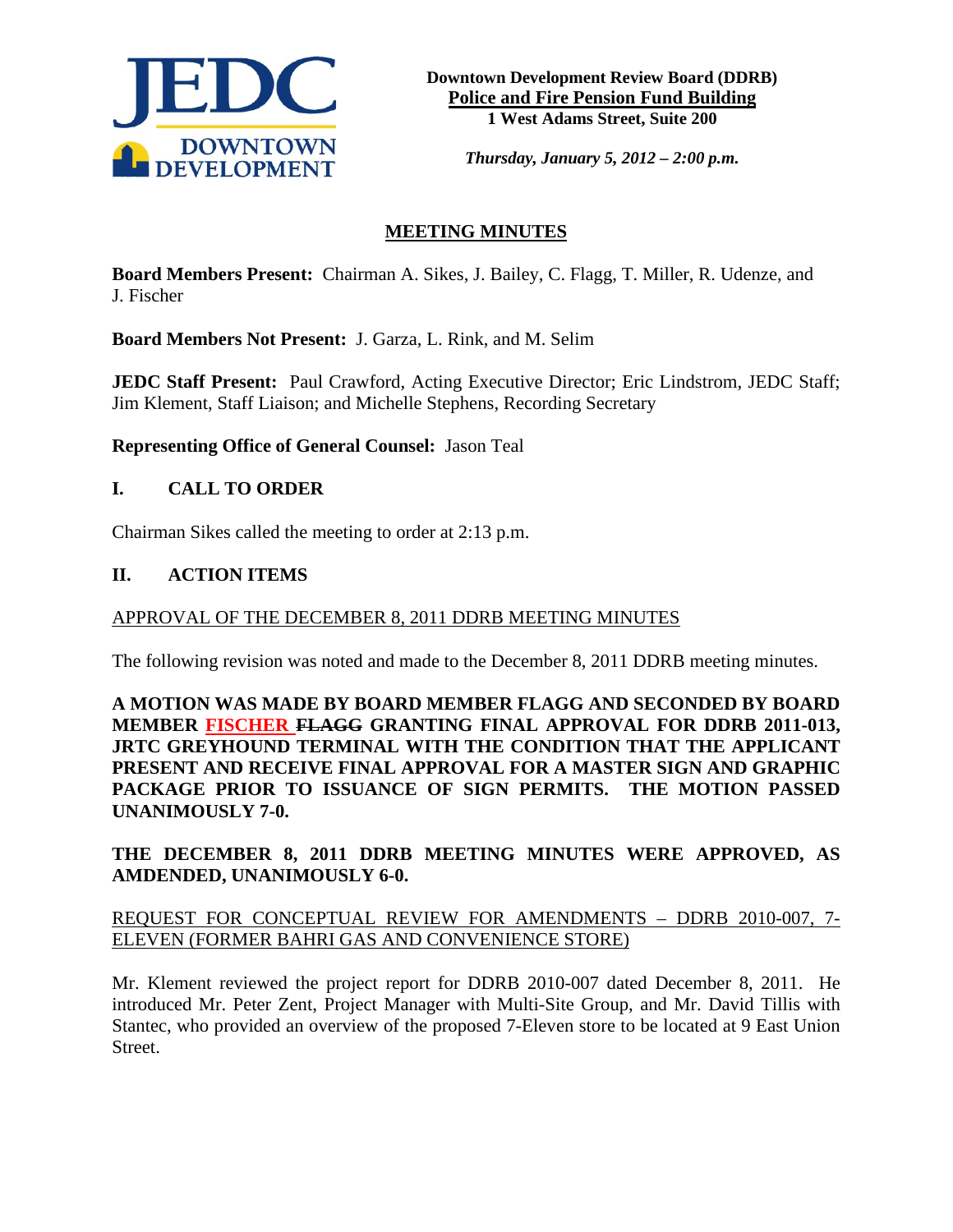The following were relative comments from the Board:

• Asked about vandalism and if the windows were shatterproof.

Mr. Zent replied that the windows were standard security code that is used in most 7-Eleven stores adding that the windows are bullet resistant.

• Asked how the condensers in the tower drain.

Mr. Zent replied that they work with a national consultant on all of their HVAC and it is all contained including the drainage off the canopy underground.

• Suggested that some of the awnings could be metal noting that the top tower of the building is metal. Maintenance can be an issue with canvas.

Mr. Zent replied that canvas awnings are shown today, but to not be surprised if for final approval they are all metal. He added that they can do canvas or metal.

- Suggested that the door on Union Street be painted to match one of the brick colors to blend in more with the building versus the base of the columns.
- Asked if the base of the panels were concrete.

Mr. Zent replied that they were fiber cement adding that it is much harder and better for an urban environment, resist graffiti, knicks, scratches and gouges, etc. better than regular stucco and other products. He added that 7-Eleven uses a baking soda compound to remove graffiti that is nonabrasive and does not harm the panels.

- Regarding the west elevation facing the funeral home asked if the detail (vaults or arches) on the façade had to be vaults suggesting they could be triangle or square or something else.
- Noting the elevation facing the funeral home did not think any accent on the facade was necessary suggesting plain brick would be fine.

Mr. Zent agreed adding that they would prefer all brick noting that it would be cheaper as well.

• Cautioned to watch the transition of brick noting that the brick pattern is different on Union (brick between windows) and Main Street (brick under the windows) and then on State Street the main entrance to the store the brick pattern is both (column and under the window), and then the façade facing the funeral home is all brick.

Mr. Zent replied that he was not sure if the pattern was intentional or not, but he would find out.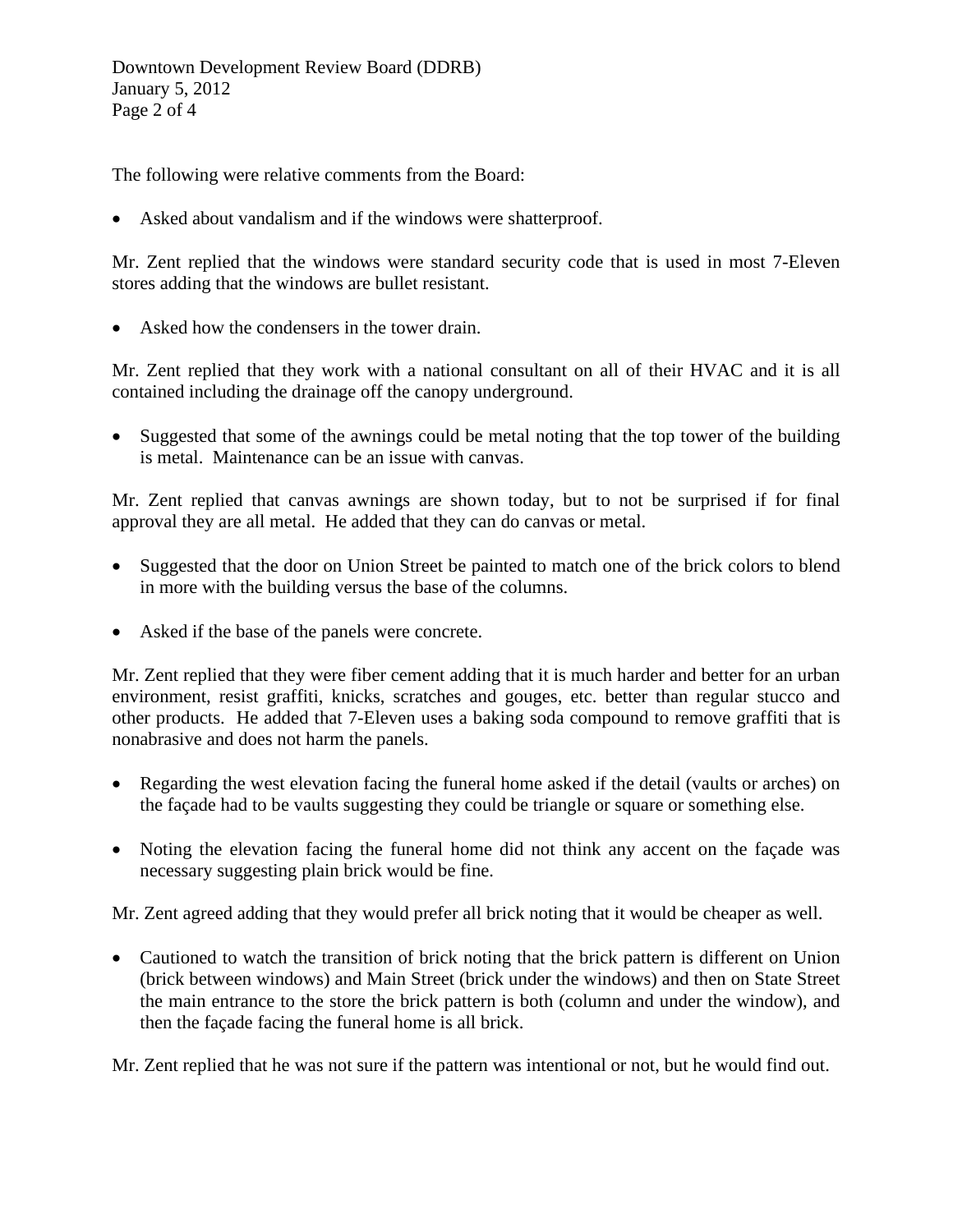- Noted that there were two types of awnings depicted (canvas on Union Street, and flat metal on Main Street).
- A few Board members who preferred metal awnings and few that preferred canvas, with the majority leaning towards metal.

Mr. Zent noted that a parking space was removed to allow for more pedestrian passage and room for a bike rack making them one short of the City of Jacksonville Code. They will confirm the calculation and request a deviation for final approval, if needed.

# **A MOTION WAS MADE BY BOARD MEMBER MILLER AND SECONDED BY BOARD MEMBER FLAGG APPROVING CONCEPTUAL APPROVAL FOR DDRB APPLICATION 2010-007, 7-ELEVEN. THE MOTION PASSED UNANIMOUSLY 6-0.**

# **III. INFORMATION/DISCUSSION ITEMS**

At the request of the Board at the December 8, 2011 DDRB meeting, Mr. Klement provided a summary of projects that were reviewed and/or approved by the Board during 2011.

Mr. Teal asked if the JEA parking garage would be coming back before the Board. Mr. Klement replied that yes, they would, adding that for final occupancy they would need to present to the DDRB.

Mr. Flagg mentioned that the Pergola at Friendship Fountain would be installed soon noting that it will be a nice addition to the park. Mr. Lindstrom responded that the project was ready to proceed. The contractor was directed to start after the Gator Bowl game.

Chair Sikes suggested that the Board as a group could award and/or recognize projects in some way. The Board in general thought it was not their place to be in a jury type position referencing the APA, ASLA, FPZA, etc. is positioned to recommend projects for awards.

Mr. Lindstrom offered that staff could offer projects to organizations (Planning Council, FL Planning and Zoning Association, etc.) that the Board deems worthy of an award. Staff could ask the applicant if they are interested in submitting their project.

Mr. Udenze asked Mr. Teal if the Board was allowed to endorse projects. Mr. Lindstrom suggested that a Board member (not the entire Board) could contact staff with a recommendation to contact an applicant and see if they are interested. Mr. Teal added that the Historic Preservation Commission has annual awards where they go through all of the projects that they have seen throughout the year and different commissioners make nominations and the Board votes on what they think a project should presented an award for. He was of the opinion that it was somewhat self-centered because of the fact that the Board is basically giving an award for something they reviewed and approved. Mr. Lindstrom suggested that staff could also research what the Historic Preservation Commission does as well. Mr. Teal added that the Historic